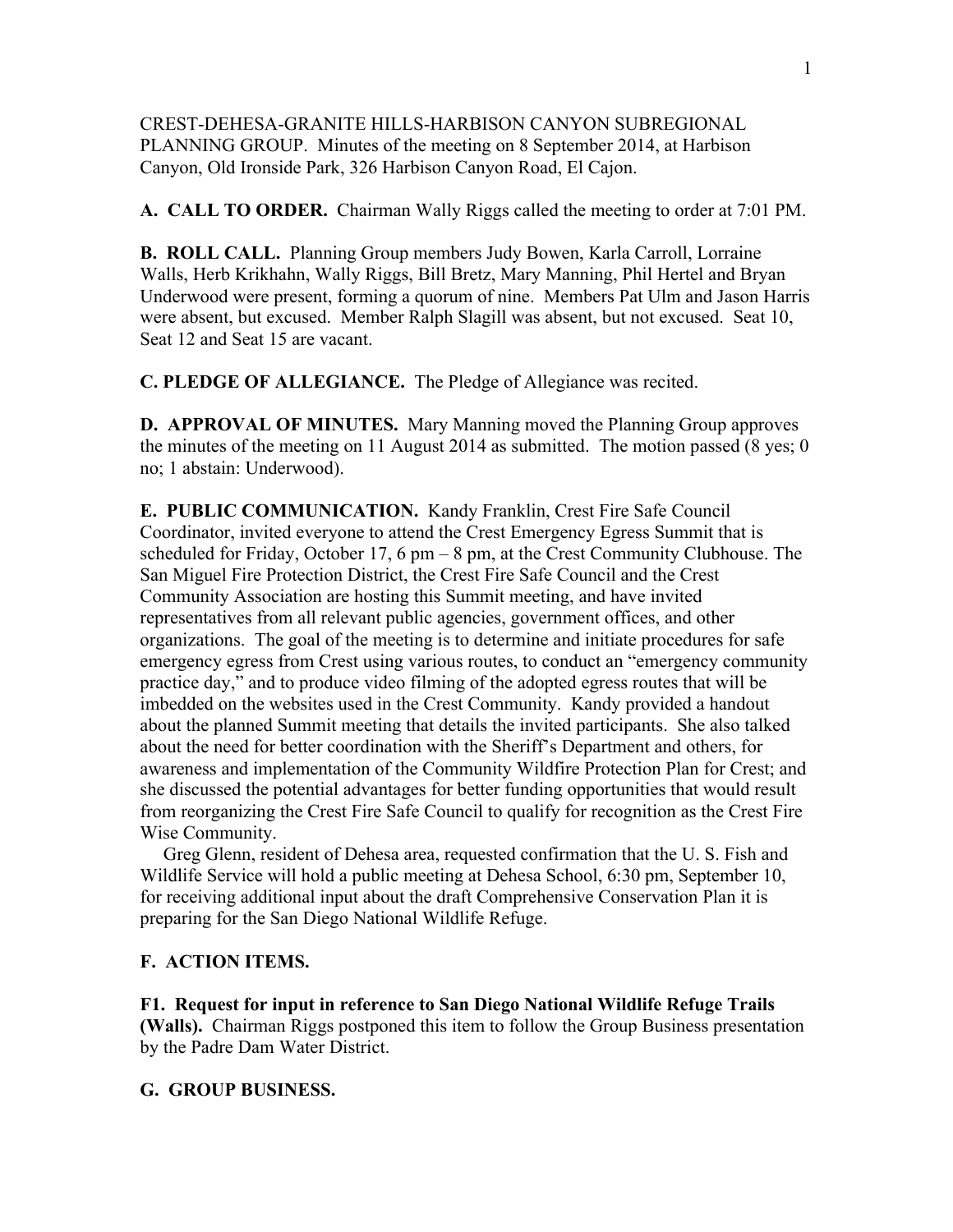## **G1. Announcements and correspondence.** None to report.

**G1a. Presentation by Padre Dam Water District.** Chairman Wally Riggs introduced representatives from the Padre Dam Water District and invited them to give their presentation about the Padre Dam Advanced Water Treatment (AWT) Program. They described the history and current status of the District's drinking water supply operations, emphasizing that it imports 100% of this water from the Colorado River and the Sacramento Bay Delta, and that the price of this water has increased from \$500 per acrefoot in 2004 to at least \$1,300 per acre-foot in 2013. There are significant economic and water conservation incentives for the community that would result from an expansion of the District's wastewater treatment and recycling operations, and the AWT Program is an opportunity to reduce the District's dependency on imported water by approximately 15% of the current drinking water demands in the District (up to 2,000 – 3,000 acre-feet per year).

 The District has received a \$3 million grant from the State's Proposition 50 bond fund to design, install and operate an AWT demonstration project to test and evaluate the proposed AWT process, which utilizes four separate water treatment steps to produce recycled water from the District's wastewater sources that could be injected into the Santee Basin Aquifer. The four treatment steps are 1) disinfection with free chlorine, 2) membrane micro-filtration, 3) reverse osmosis and 4) ultra violet light oxidation and disinfection. After these treatments and injection into the groundwater basin, the water would later be withdrawn, further treated and then added to the District's drinking water distribution system.

 Completion of the AWT demonstration project is scheduled for the summer of 2016, after at least a full year of facility operation, at which time it will be producing about 100,000 gallons per day of reclaimed water. If the testing of the purified water from the AWT demonstration project shows that it meets California Public Health Department standards, then the AWT program will be expanded to treat and provide up to three million gallons (MGD) per day, which is a quantity that would meet 15% of the District's current drinking water demand with a locally-controlled, independent and drought-proof supply.

 Planning Group members asked for clarification of several details such as the estimated future price of drinking water (at least \$2,000 per acre-foot by 2020); whether the AWT facility could be powered with solar energy, or with co-generated power from methane derived from the District's sewage treatment processes to reduce production costs (there are no plans for this); and whether the AWT program would be economical and viable if the present drought conditions are lessened by a return of normal historic rainfall patterns (it will still be useful and valuable to recycle wastewater, regardless of fluctuations in local rainfall amounts).

## **F1. Request for input in reference to San Diego National Wildlife Refuge Trails**

**(Walls).** Chairman Riggs asked Lory Walls to provide an update to the Group concerning the U.S. Fish and Wildlife Service's program to draft and approve a Comprehensive Conservation Plan (CCP) for the San Diego National Wildlife Refuge (NRW). Lory reported that the Service extended the comment period for the CCP until September 17, and scheduled additional public meetings in the Jamul and Crest-Dehesa-